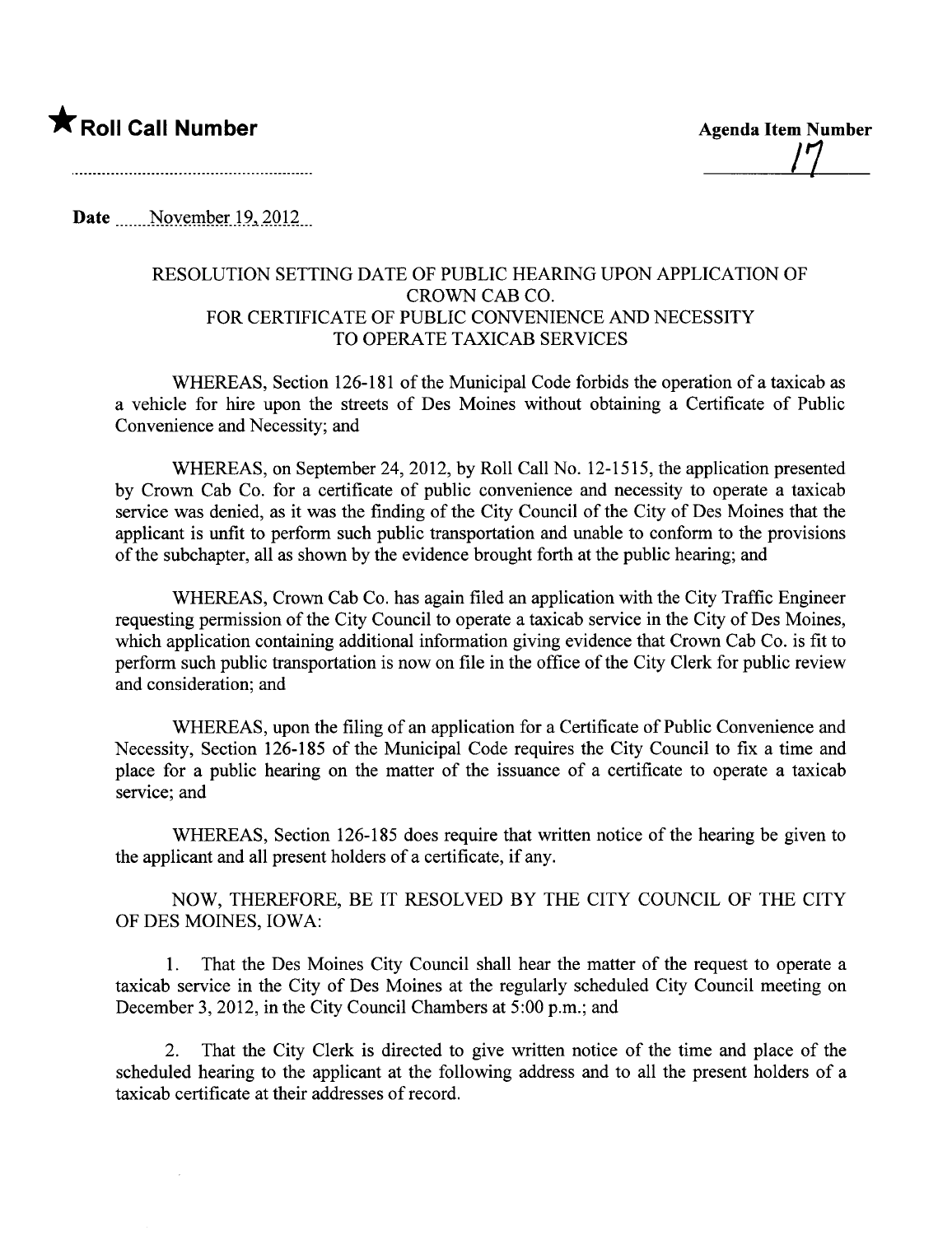\* Roll Call Number Agenda Item Number

/7

Date \_\_\_\_\_November 19, 2012

Magarsa Jana Crown Cab Co.  $3816$   $36$ <sup>th</sup> Street Des Moines, IA 50314

3. That any interested person, pursuant to Section 126-185, may file with the City Clerk a memorandum in support of or opposition to the issuance of the certificate.

MOVED BY to adopt.

APPROVED AS TO FORM:

Ever C. Lussier

Steve Lussier Assistant City Attorney

| <b>COUNCIL ACTION</b> | <b>YEAS</b> | <b>NAYS</b> | <b>PASS</b> | <b>ABSENT</b>   | <b>CERTIFICATE</b>                                                                                                                                                                                                                                                                                                         |
|-----------------------|-------------|-------------|-------------|-----------------|----------------------------------------------------------------------------------------------------------------------------------------------------------------------------------------------------------------------------------------------------------------------------------------------------------------------------|
| <b>COWNIE</b>         |             |             |             |                 | I, DIANE RAUH, City Clerk of said City hereby<br>certify that at a meeting of the City Council of<br>said City of Des Moines, held on the above date,<br>among other proceedings the above was adopted.<br>IN WITNESS WHEREOF, I have hereunto set my<br>hand and affixed my seal the day and year first<br>above written. |
| <b>COLEMAN</b>        |             |             |             |                 |                                                                                                                                                                                                                                                                                                                            |
| <b>GRIESS</b>         |             |             |             |                 |                                                                                                                                                                                                                                                                                                                            |
| <b>HENSLEY</b>        |             |             |             |                 |                                                                                                                                                                                                                                                                                                                            |
| <b>MAHAFFEY</b>       |             |             |             |                 |                                                                                                                                                                                                                                                                                                                            |
| <b>MEYER</b>          |             |             |             |                 |                                                                                                                                                                                                                                                                                                                            |
| <b>MOORE</b>          |             |             |             |                 |                                                                                                                                                                                                                                                                                                                            |
| <b>TOTAL</b>          |             |             |             |                 |                                                                                                                                                                                                                                                                                                                            |
| <b>MOTION CARRIED</b> |             |             |             | <b>APPROVED</b> |                                                                                                                                                                                                                                                                                                                            |
|                       |             |             |             |                 |                                                                                                                                                                                                                                                                                                                            |
|                       |             |             |             | Mayor           | <b>City Clerk</b>                                                                                                                                                                                                                                                                                                          |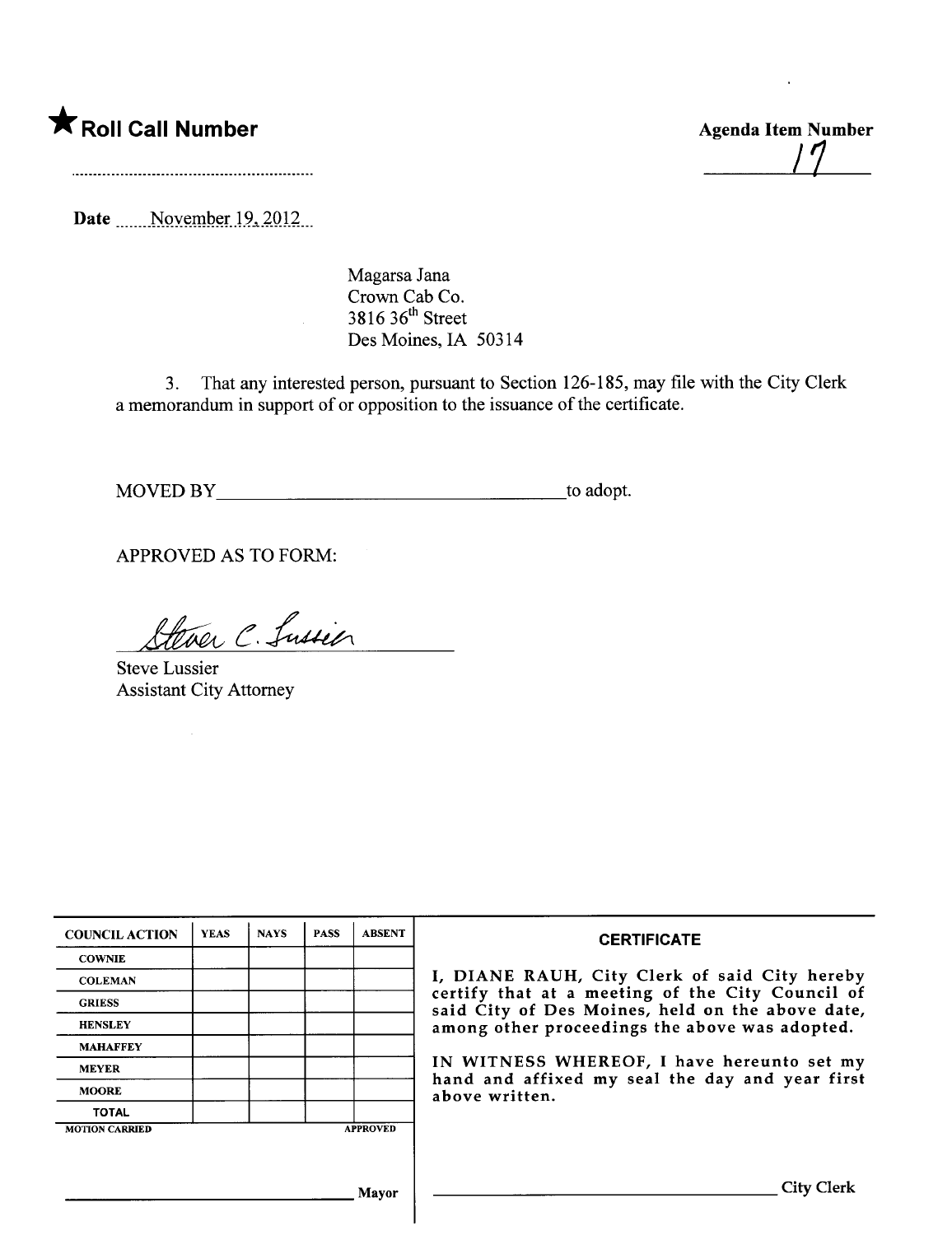# Taxi Cab Company Application-

STATEMENT: I Michael R. Berry, Traffic Facilities Administrator with the City of Des Moines Engineering Department, Traffic & Transportation Division. certify that i have prepared the preceding "Taxi Cab Company Application Checklist." The attached documents that have had information blocked out. if any, have had that information removed for identity theft protection of the appicant and others referenced by the applicant and to protect confidential records under Iowa Code Chapter 22. The original documents are on file in the City Traffic Engineers Office and the entire document(s) may be reviewed by anyon with the right to know, under provisions of lowa Code Chapter 22.

Urichn / h. Br

Crown Cab,  $Co.$ 

Michael R. Berry, Traffic Facilities Administrator, City of Des Moines

dated:  $54/101.20/012$ 

November 05, 2012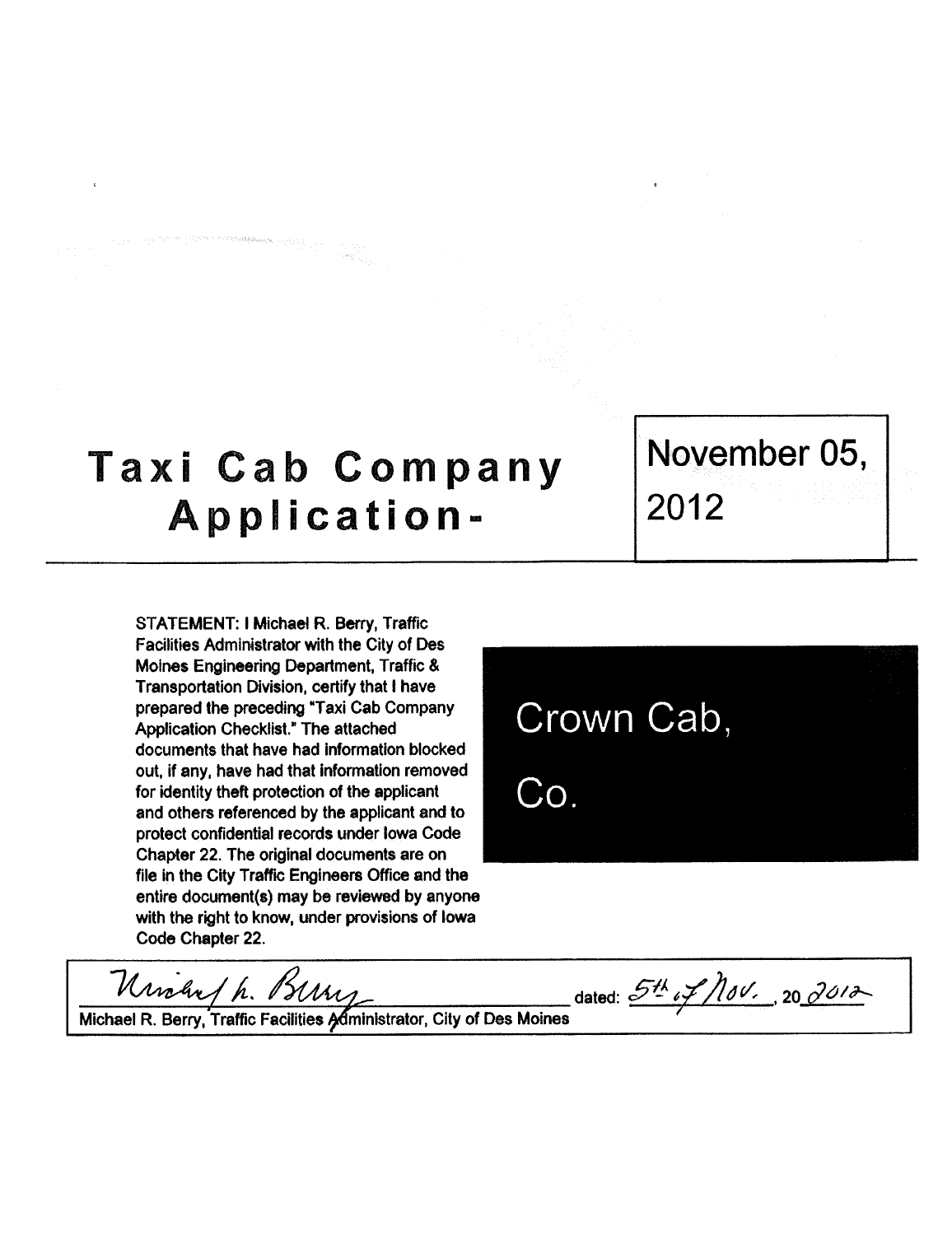| <b>VERIFICATION</b><br>[use for a sole proprietorship]                                                             |
|--------------------------------------------------------------------------------------------------------------------|
| Signature of sole proprietor:                                                                                      |
| <b>STATE OF IOWA</b><br>SS:<br><b>COUNTY OF</b>                                                                    |
| On this $\int$ day of $\int \int \int \int \ell(x) \, dx$ , 2012, before me, a notary public, personally           |
| appeared Magarso Dame Jana, who first being duly sworn, states that the<br>[Printed/typed name of sole proprietor] |
| information in the attached Application for Certificate of Public Convenience and Necessity                        |

 $\label{eq:2.1} \frac{1}{\sqrt{2}}\int_{\mathbb{R}^3}\frac{1}{\sqrt{2}}\left(\frac{1}{\sqrt{2}}\right)^2\frac{1}{\sqrt{2}}\left(\frac{1}{\sqrt{2}}\right)^2\frac{1}{\sqrt{2}}\left(\frac{1}{\sqrt{2}}\right)^2.$ 

is true and correct.

 $\label{eq:2.1} \frac{1}{2}\int_{\mathbb{R}^3}\left|\frac{d\mu}{d\mu}\right|^2\,d\mu\,d\mu\,d\mu\,.$  Then  $\mu$ 

 $\Box$ 

 $\bar{\mathbf{r}}$ 

Days mcc

Notary Public in the State of Iowa

 $\mathcal{L}^{\text{max}}_{\text{max}}$  and  $\mathcal{L}^{\text{max}}_{\text{max}}$ 

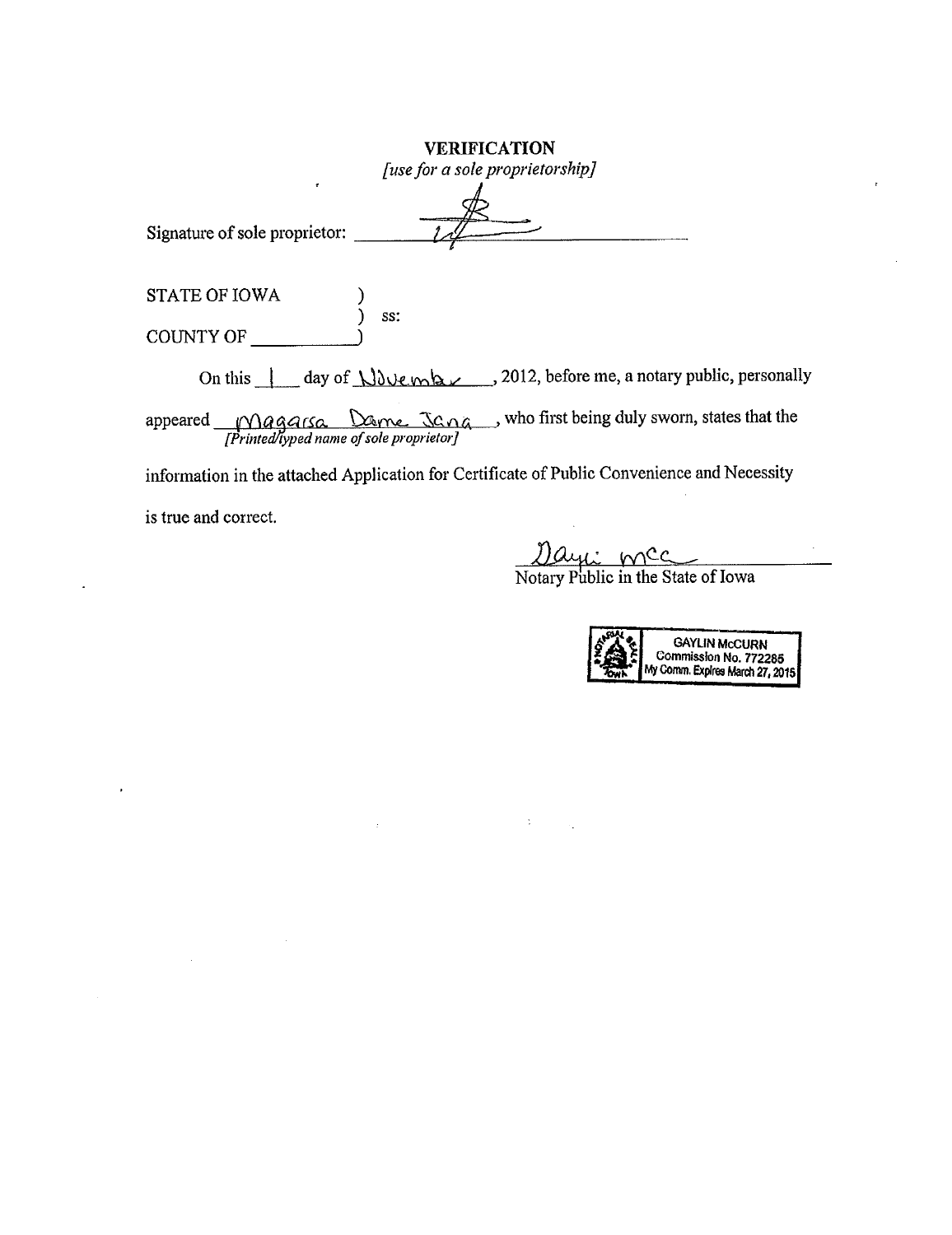### Applicant: Crown Cab Co. November 5, 2012

Mr. Magarsa Jana 712-267-3737 MGRS73@vahoo.com

Taxicab or cab means a motor vehicle regularly engaged ln the business of carrying passengers for hire in a taxicab service and not operated on a fixed route and operating with a meter.

Taxicab driver's license means the permission granted by the city to a person to drive a taxicab upon the streets of the city issued in the form of a metal badge.

Taxicab license means the license granted annually to a person who holds a certificate to conduct a taxicab service in the city.

Taxicab service means transportation of passengers in a motor vehicle from or to any point in the city. with dispatch available 24 hours a day.

Taximeter means an Instrument or device attached to a taxicab. which measures mechanically, electrically, or electronically the distance driven and the waiting time upon which the fare is based and converts them to monetary charges.

Taximeter flag means a switch or other device which clearly indicates to passengers that the taxicab is employed and that the standard rate is being charged.

Trip card means a daily record prepared by a taxicab driver of all trips made by him or her showing the time and place of origin, destination, number of passengers, and the amount of fare for each trip.

Marked blocks indicate that the applicant has provided documentation meeting or exceeding the requirements of the Municipal Code of the City of Des Moines. Information without a check block would be a "City requirement" that is FYI only.

#### Sec. 126-118. Vehicle condition.

- $\boxtimes$ l (a) Prior to its use and operation, each vehicle shall be made to comply with all applicable requirements of the state motor vehicle code and other state and city laws. Has a quote on six (6) vehicles from Coleman Motors in Denison, IA - only five (5) of these vehicles wil be acceptable after 1/1/13 (due to 10 year age)
- $\boxtimes$ l (g) Each vehicle shall be not greater than ten (10) years old, based on the model year of production, and shall include all standard safety features in proper working order. Yes, at this time. One of these vehicles wil "age out" on 1/1/13.

#### Sec. 126-119. Designation.

 $\nabla$ 

(b) Each taxicab shall bear on the outside of a door on each side the name of the holder; and, in addition, may bear an identifying design. The markings shall be painted or affixed by decal In letters or figures at least two inches in height. Any licensed vehicle shall not have a color scheme, identifying design, monogram, or insignia that will conflict with or imitate any existing taxicab or any official or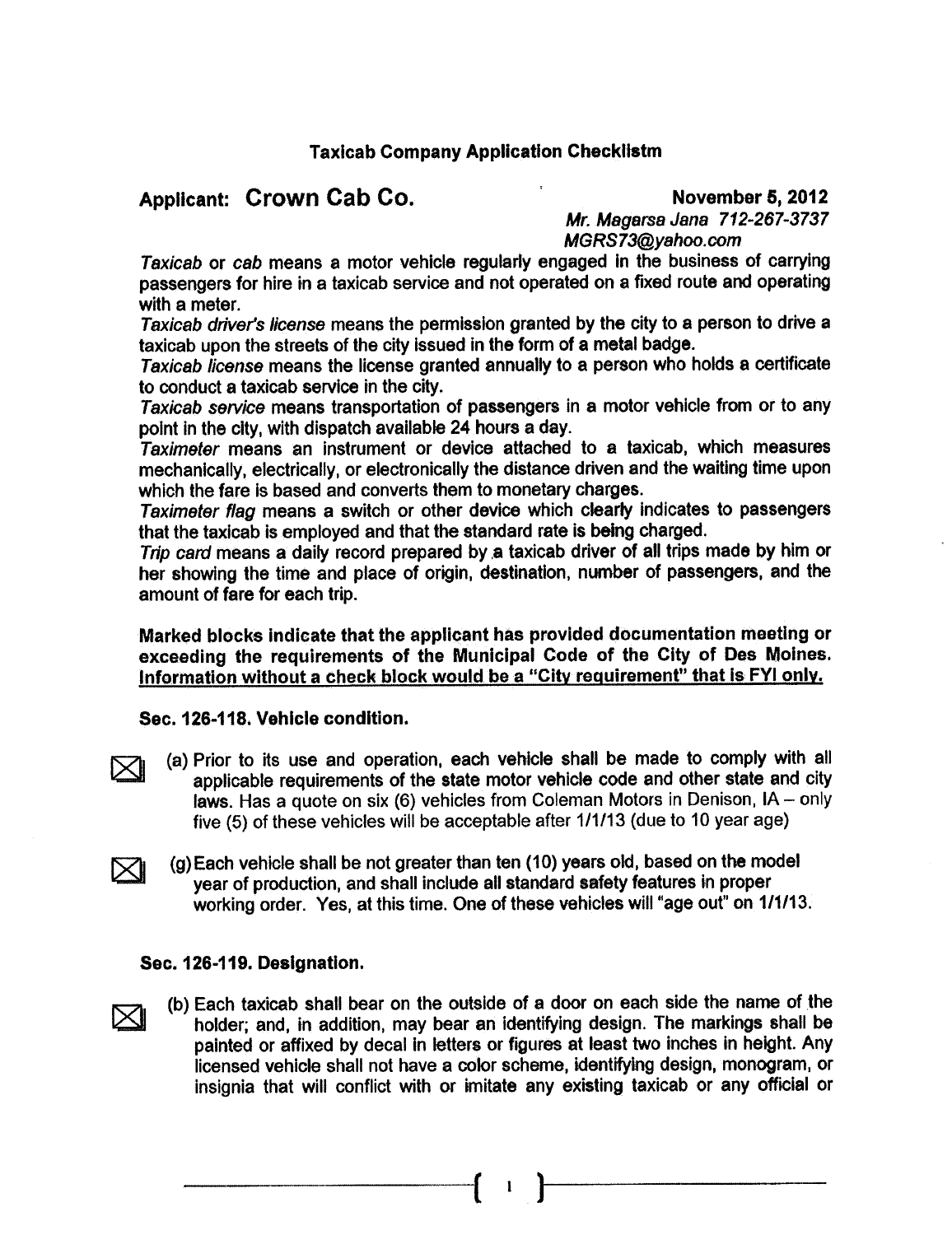emergency vehicle color scheme. in a manner that will mislead or deceive or defraud the public. Crown Cab has a submitted a design specifically of a "Crown" and also a design showing a "lion wearlng a Crow." The vehicle color will be a green called "cilantro." These vehicle design(s)/colors are unique in nature and will not cause confusion over ownership.



(c) Each taxicab shall bear on the inside of the passenger compartment clearly<br>visible to passengers a sign which denotes the name of the holder and the number used by the holder to designate the vehicle. Information for this "inside the cab" placard has been provided by Crown Cab acknowledging that this information will be installed in the passenger's compartment as required.

#### ~ S.ec. 126-120. Taximeters.

Each taxicab operated under the authority of this article shall be equipped with a taximeter fastened in front of the passengers, visible to them at all times of the day and night, and, after sundown, the face of the taximeter shall be illuminated. The taximeter shall be operated mechanically, electrically or electronically, and shall be sealed at all points and connections which, if manipulated, would affect their correct reading and recording. Each taximeter shall have a flag to denote when the vehicle is employed and when it is not employed. The driver shall throw the taximeter flag into a recording position at the beginning of each trip and into a non-recording position at the end of each trip. Taximeters shall be subject to inspection from time to time by the police department. Any inspector or other department officer is hereby authorized, either upon complaint of any person or without such complaint. to inspect amy meter. and upon discovery of an inaccuracy therein of over five percent to the prejudice of any passenger, to notify the person operating said taxicab to cease operation. The taxicab shall then be kept out of service until the taximeter is repaired. or replaced with another properly functioning meter. Applicant has a quote for an adequate number of 2030R Taxirneters - picture enclosed, with the operating instructions. These are standard industry taximeters.

#### Sec. 126-123. Posting of rates.

Every taximeter shalil be connected to the taxicab so that the amount of fare shall be plainly visible to all passengers or occupants. Every vehicle shall carry a rate card, posted in a conspicuous place on the inside of the vehicle. The 2030R has a large bright display and are standard industry taximeters. Applicant has also provided this office with a copy of the rate card mentioned in  $126-119(c)$ , above.

#### Sec. 126-149. Service.

(a) Any person engaged in the taxicab business in the city shall render an overall service to the public desiring to use taxicabs.

 $\mathbf{2}$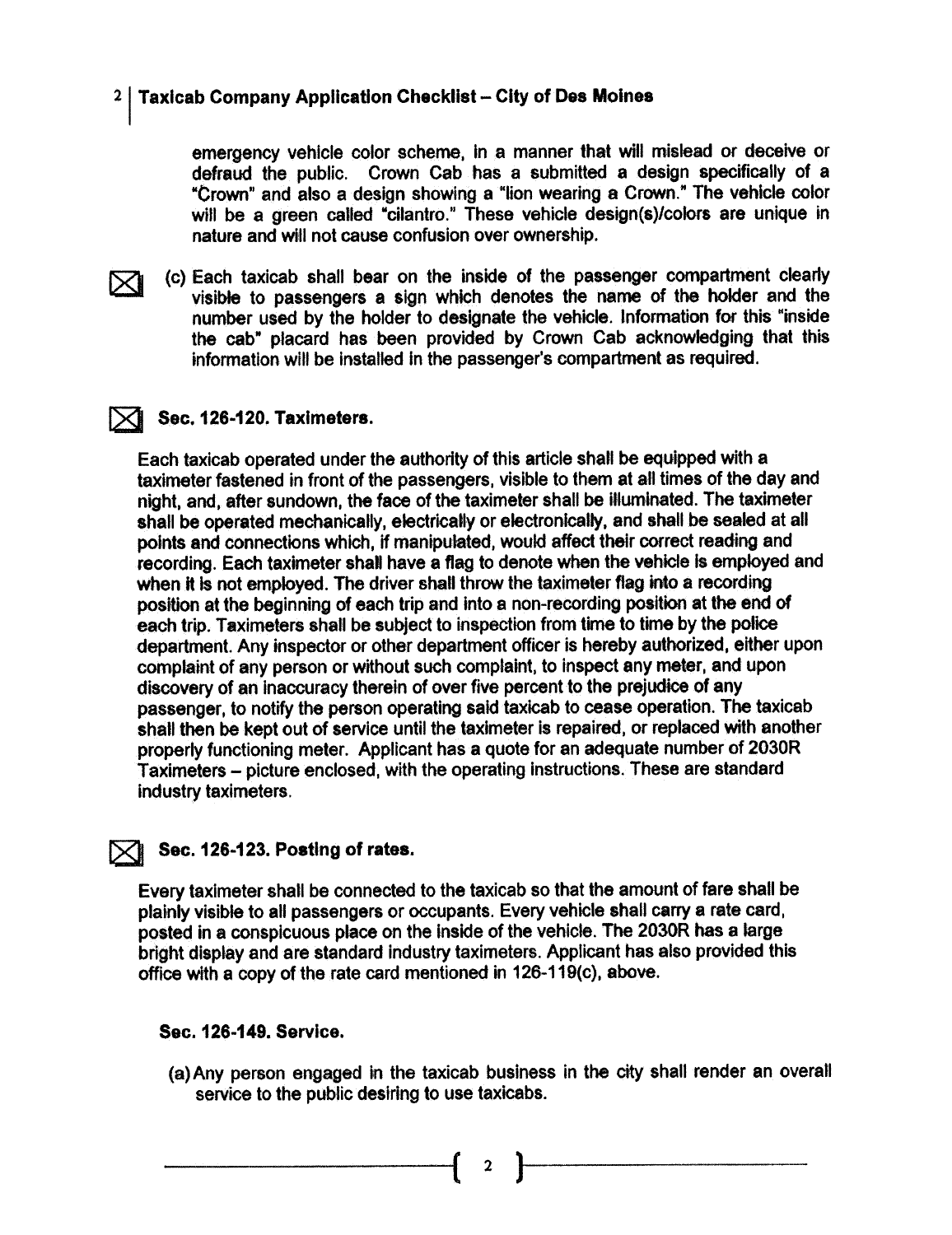- $\boxtimes$
- (b) The holder of a certificate shall maintain a place of business in a location properly zoned for that business. Confirmed by PDC that location meets zoning requirements.



- (c) The holder shall have a listed telephone number for receiving calls for service. Yes, 3816 - 36th Street, Des Moines, IA 50314 & (515)782-0518
- (d) The dispatching of taxicabs shall be accomplished by the holder of the certificate using any method which accurately records and retains detailed information about each call for service and each trip, including but not limited to: time of call for service; time the trip was dispatched; address of the origin and destination of the trip; and time the trip was started (taximeter activated) and ended.
- (e) The holder shall answer all calls received for services inside the corporate limits of the city as son as they can do so. If their services cannot be rendered wihin a reasonable time, they shall notify the prospecive passengers how long it wil be before the call can be answered and give the reason therefor.

 $\bowtie$ <sup>1</sup>

 $\bowtie$ 

**XI** 

The holder shall provide a minimum of six qualified drivers. The applicant has provided the names. DCI reports, DOT driving record & copies of driver's licenses for six qualified (but not licensed by the City as taxi drivers) drivers.

- $(q)$  The holder shall provide a minimum of five qualified vehicles, with a minimum of four vehicles available to respond into operation at all times. The applicant has provided the information on six qualified (but not purchased) vehicles that will be acquired through Coleman Motors if Crown has License approved by the City Council.
	- (g)Any holder who shalt refuse to accept a call anywhere in the corporate limits of the city at any time when the holder has available cabs or who shall fail or refuse to give overall service, shall be deemed a violator of this article and the certificate granted to such holder may be revoked at the discretion of the city concil

#### Sec. 126-150. Reports and records.

- (8) Each driver shall maintain a dally trip card. Allcomplete trip cards shall be returned to the holder by the driver at the conclusion of his or her tour of duty. The forms for each trip card shall be furnished to the driver by the holder and shall be approved by the chief of police. Format of Trip Card approved by the Chief of Police.
- (b) Each holder shall submit to the traffic engineer a report by January 30 of each year summarizing the activity of the previous year. The report shall contain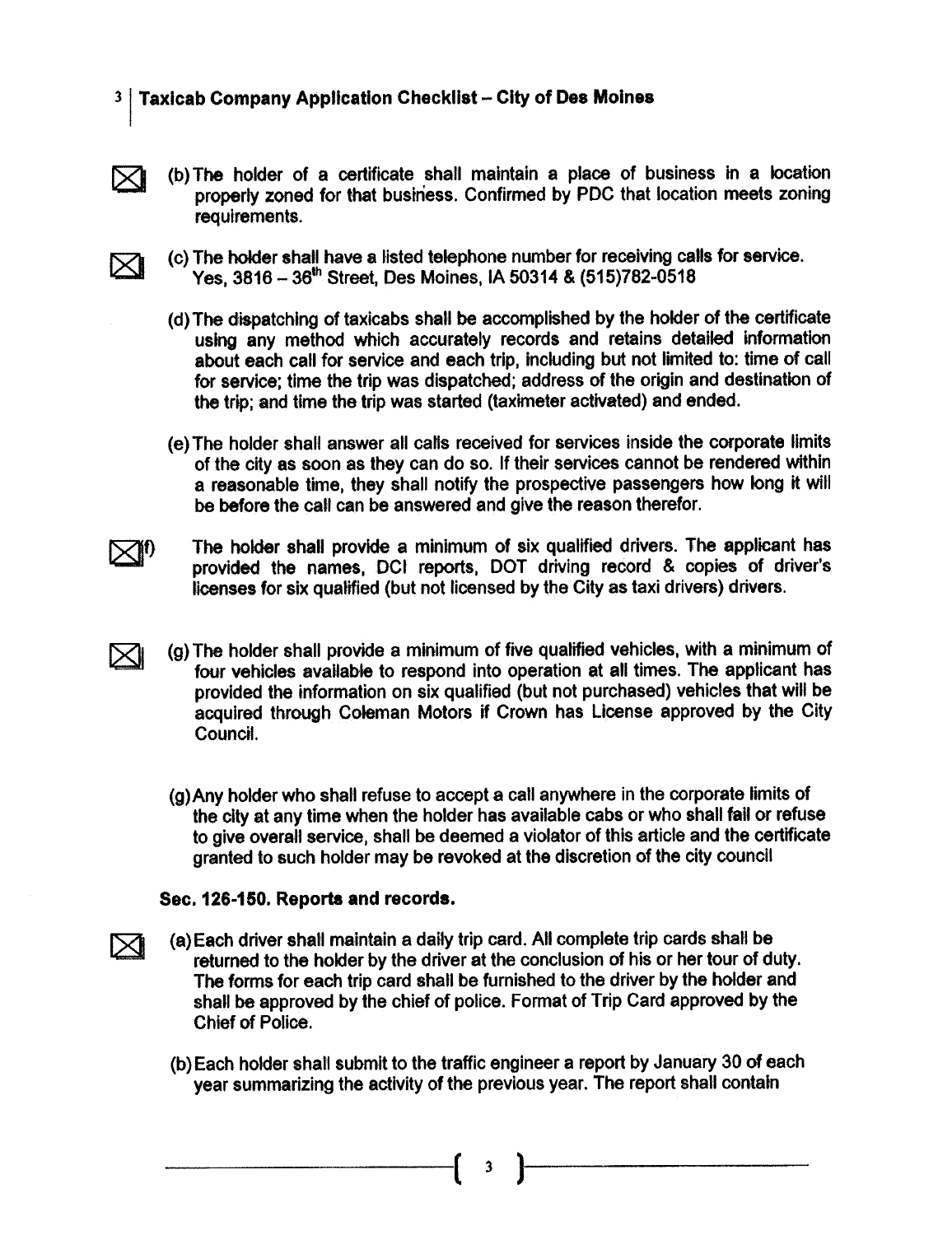general information on number and types of complaints received including information on any discrimination complaints; number of trips per vehicle; age, mileage and general condition of each vehicle; tenure and turnover of drivers; periodic normal response time and other information as required by the traffic engineer. Annual (year-end) Requirement. Does not apply for a new application process.

(c) Each holder of a certificate shall retain and preserve all trip cards in a safe place for at least one month following the date of making the record. Trip cards shall be available to the chief of police and the traffic engineer.

#### Sec. 126-181. Certficate of public convenience and necessity required.

Any person owning, operating or controlling a taxicab as a vehicle for hire upon the streets of the city or picking up any passenger for a fare within the corporate limits of the city, shall first obtain certificate and the required annual license from the traffc engineer.

- (1) Contract drivers. A certificate may also be granted to an applicant or renewed to an existing holder of a certificate. who proposes to furnish taxicab service at least in part through drivers who are duly licensed by the city, who are bound by written agreement with the certificate holder to furnish taxicab services of the quality provided for in this article, and who either own or are lessees of licensed taxicabs. Such agreement shall incorporate the provisions of this article applicable to such driver. Certificate holders bound by said written agreements shall have available a report, on or before the fifth day of each month, stating the names and addresses of all drivers who operated taxicabs during the preceding month.
- (2) Unincorporated association. A certificate may also be granted to an applicant, or renewed to an existing holder of a certificate, consisting of an association of taxicab owners who propose to furnish taxicab service as an operating group to meet all obligations of this article for a holder of a certificate.
- (3) Any holder of a certificate operating under the above plans shall be treated as an owner in applying sections 126-119, 126-122, 126-150 and 126-187 of this article.
- (4) Nothing herein shall change the holder's obligation to furnish to the city the<br>insurance coverage's provided for in section 126-187 of this division or change the license fees provided for in section 126-188 of this division. Applicant provided information from National Indemnity Co - They will provide insurance coverage if application is approved.
	- (5) Exemptions. The following motor vehicles are excluded from the requirements of this article:

( 4 )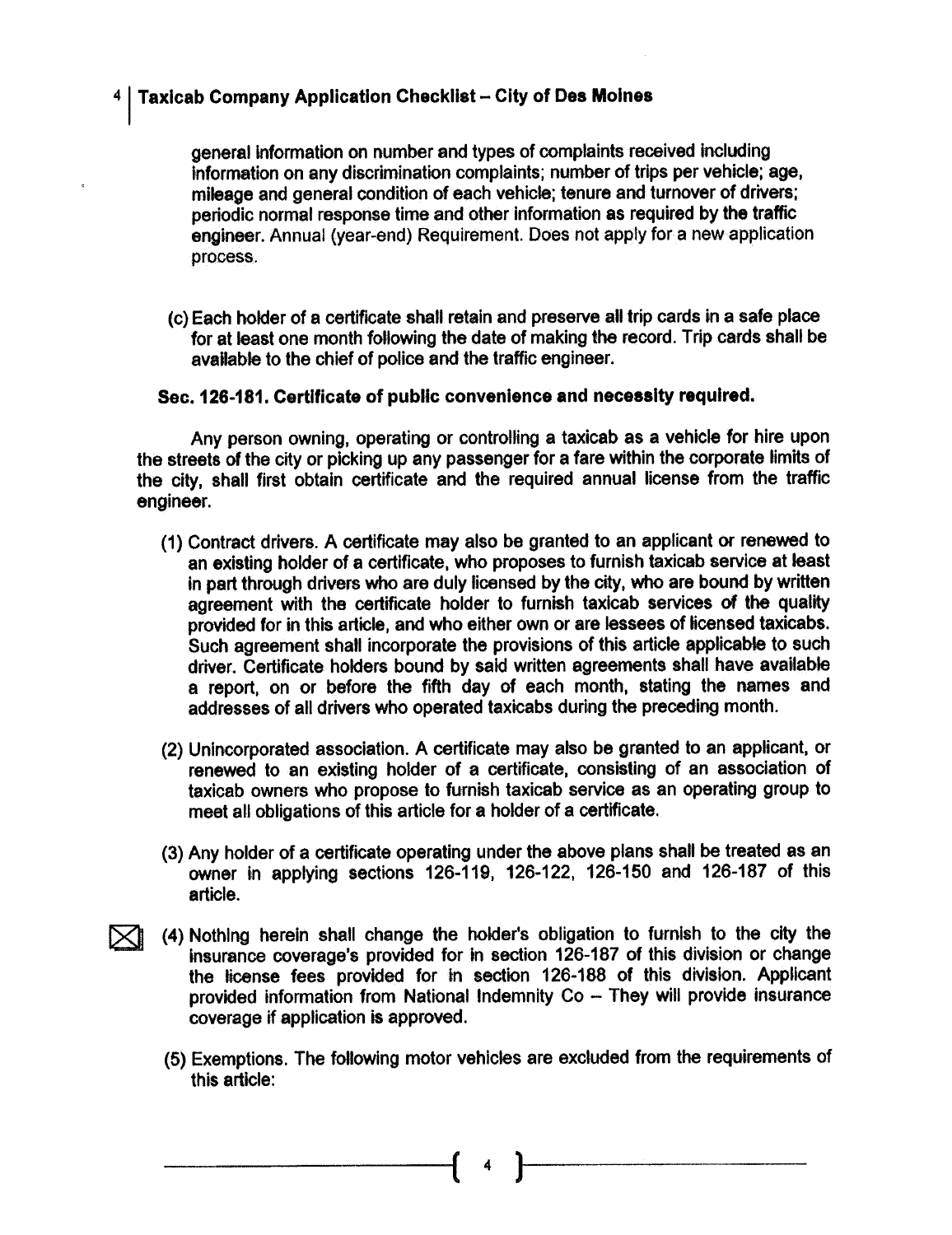- a. Motor vehicls owned and operated by hotels. motels and other bording places. used for the purpose of transporting patrons, without fee or charge. between said hotel, motel or boarding place and the local station of a common carrier.
- b. Ambulances and other emergency vehicles.
- c. Funeral hearses.

 $\bowtie$ 

d. Des Moines Area Regional Transit (DART) buses or other motor buses duly licensed by the state.

#### Sec. 126-182. Requirements for taxicab service.

Any person, including an association. filing an application for a taxicab certificate shall meet the following minimum requirements:

- $\bowtie$ (1) Provide an office in a location properly zoned for that business which must be available for inspection upon request of the city manager. If vehicle maintenance and storage is provided separately from the office, then the vehicle maintenance/storage area must also be in a location properly zoned for such activity. Applicant has met all of these requirements.
	- (2) Provide taxicab service to the public 24 hours a day, seven days a week and have a telephone that is answered 24 hours a day. seven days a week so that any individual may request the services of the certificate holder. The business shall have a listed telephone number.
- $\boxtimes$ (3) Provide a minimum of six qualified taxicab drivers. Applicant indicates that they will meet this requirement.
- $\bowtie$ (4) Provide a minimum of five qualified taxicab vehicles with a minimum of four vehicles available to respond into operation at all times. Applicant indicates that they will meet this requirement.
	- (5) Meet all applicable zoning ordinance regulations. Applicant has shown proof of meeting this requirement.

#### Sec. 126-183. Application for certficate of public convenience and necessity.

Any person seeking a certificate shall file an application with the traffic engineer. The application shall be signed by the applicant, by an officer of the applicant or, in the case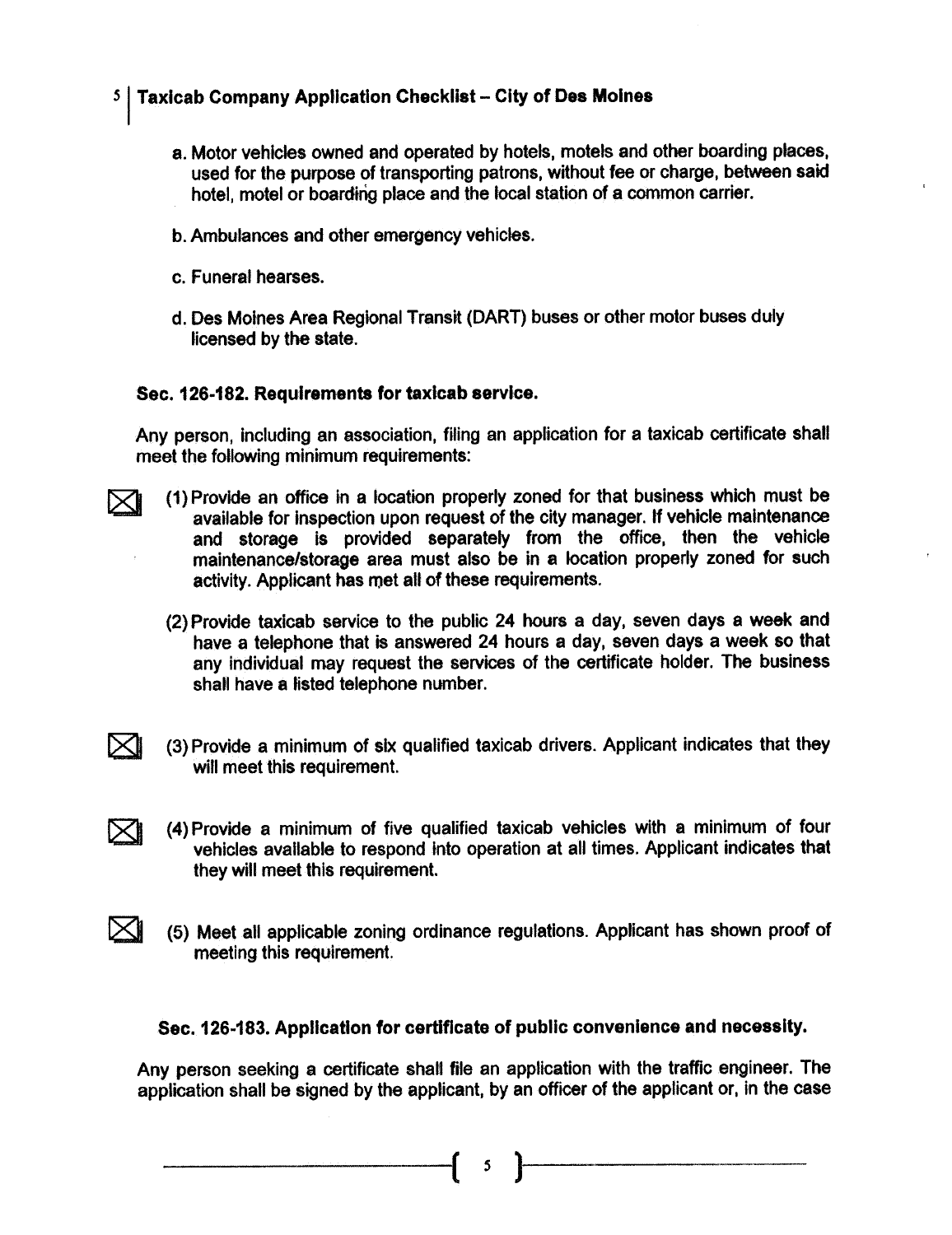of an unincorporated association, by all taxicab owners in the association, and verified under oath and shall contain the followng information: , .

- $\bowtie$ (1) The name, address and age of the applicant. If the applicant is a corporation, its name, the address of its principal place of business, and the name and address of its registered agent. If the applicant is a partnership, its name, the names of general and limited partners and the address of its principal place of business. If the applicant is an association, its name, the names and addresses of all taxicab owners in the association, the address of its principal place of business, and the name of a member authorized by the association to receive and accept all correspondence and notices from the city pertaining to the association, its members and its drivers. If the place of business is outside the corporate limits of the city, the applicant shall provide a statement from the governing jurisdiction that the business complies with the appropriate zoning regulations. Applicant has shown proof of meeting or being able to meet this requirement.
- $\bowtie$ (2) The financial status of the applicant, including the amounts of all unpaid judgments against the applicant and the nature of the transaction or acts giving rise to these judgments. If the applicant is a firm, partnership, corporation or any other type of business entity, including an association, which has been organized for less than five years prior to the date of application, this information shall be provided for each of the shareholders, partners, officers, or other investors of the business entity. Applicant has provided required information or shown proof of meeting this requirement.
- $\bowtie$ (3) The experience of the applicant in the transportation of passengers including a statement of any state or municipality where the applicant has ever been licensed to operate a taxicab, or limousine service whether such license was ever suspended or revoked and the reasons for suspension or revocation, and whether an application for a license or a renewal of a license was denied and the reasons for denial. If the applicant is an association, this information shall be stated as to each member of the association. Applicant has provided required information or shown proof of meeting this requirement.
- $\boxtimes$ (4)Any facts which the applicant believes tend to prove that public convenience and necessity require the granting of a certificate. Applicant has provided information related to meeting this requirement
	- (5) The number of vehicles to be operated or controlled by the applicant. A statement of the condition of the vehicles to be operated, including the model year and type of each vehicle and the date on which the vehicle passed lts most recent safety inspection, if any. Applicant has provided required information or shown proof of being able to meet this requirement.

 $\boxtimes$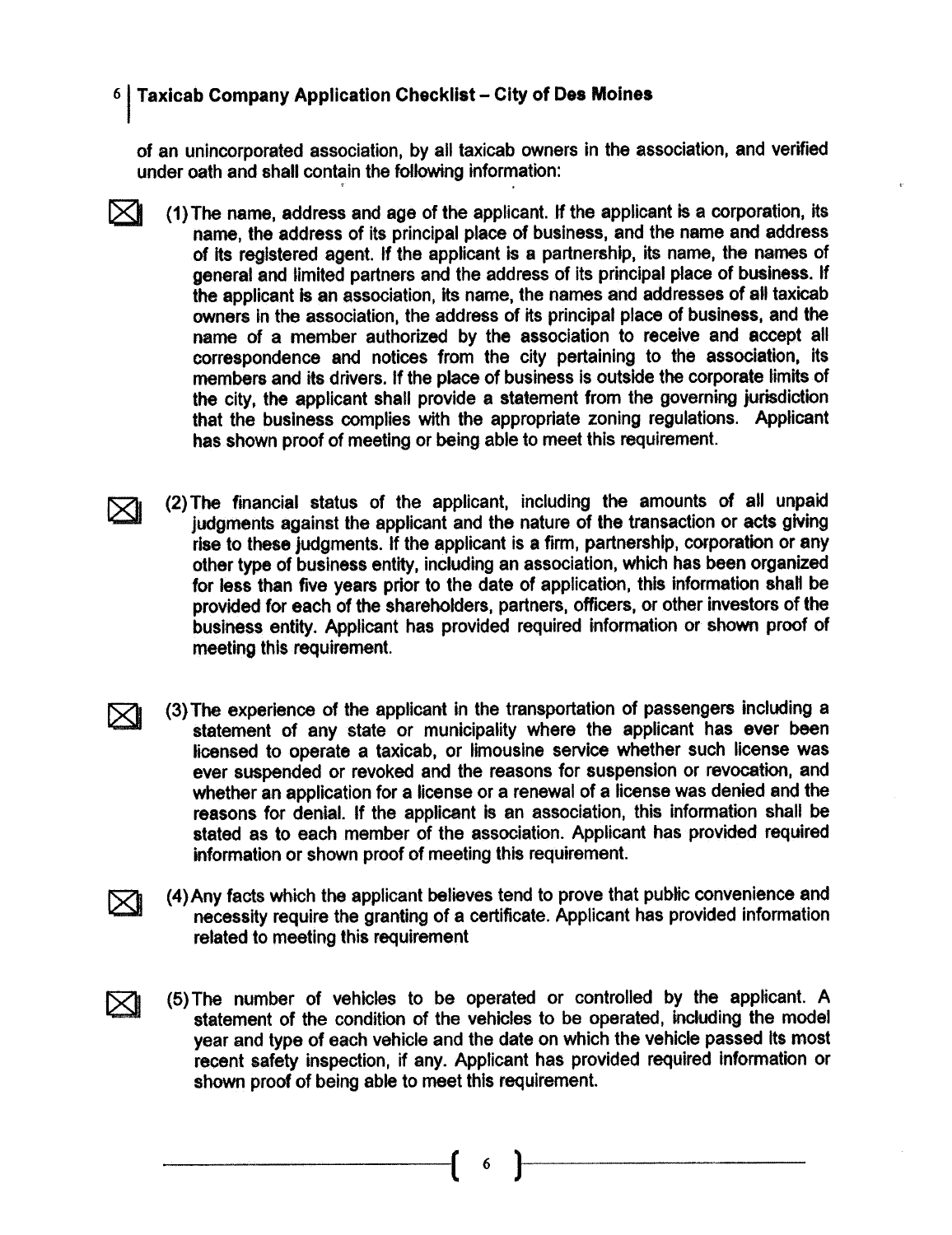$\bowtie$ 

 $\bowtie$ 

 $\boxtimes$ 

- (6) The location of proposed depots and terminals. Applicant has provided information related to meeting this requirement
- $\bowtie$ (7) A statement as to whether the applicant has ever been convicted of, pled guilty to or stipulated to the facts of a violation of a criminal statute or ordinance, traff law or municipal ordinance. If the applicant has been convicted, found guilty of or stipulated to a charge a statement as to the date and place of disposition, the nature of the offense and the punishment impoed. In addition, the applicant shalt provide a current criminal history report from each state of residence, and a certified copy of their driving record, for the five years preceding the date of application. If the applicant is an association, the above statements shall be made, and criminal history report and certified copy of driving record provided, as to each member of the association. Applicant has provided information related to meeting this- requirement
- $\bowtie$ (8) The number of vehicles proposed for operation during periods of maximum demand and during periods of least demand. Has indicated that they will meet minimum requirements (Max  $5 -$  Min 4).
	- (9) Where the applicant will operate its dispatch service.  $3816 36$ <sup>th</sup> Street, Des Moines, IA 50314 & (515)782-0518
- $\boxtimes$  (10) The color scheme or insignia to be used to designate the vehicles of the solution of a "Crown" and also applicant. Crown Cab has a submitted a design specifically of a "Crown" and also a design showing a "lion wearing a Crown." The vehicle color will be a green called "cilantro." These vehicle design(s)/colors are unique in nature and will not cause confusion over ownership.

 $\bowtie$ (11) Further information as the traffic engineer may require of each applicant. COPY OF: STATE SALES TAX CERTIFICATE (application provided)

#### Sec. 126-184. Investigation of applicant for certificate of public convenience and necessity.

The police department shall review each applicant's arrest and traffic records and report the results of the investigation to the city council. Where the applicant is a corporation, the corporate officers' records shall be investigated; where a partnership, each partner's records shall be investigated; where an association, each association member's records shall be investigated. Police Department review, dated July 27, 2012, in accordance with Sec. 126-184, attached. No faults or problems found.

 $\left( \begin{array}{c} \n\end{array} \right)$